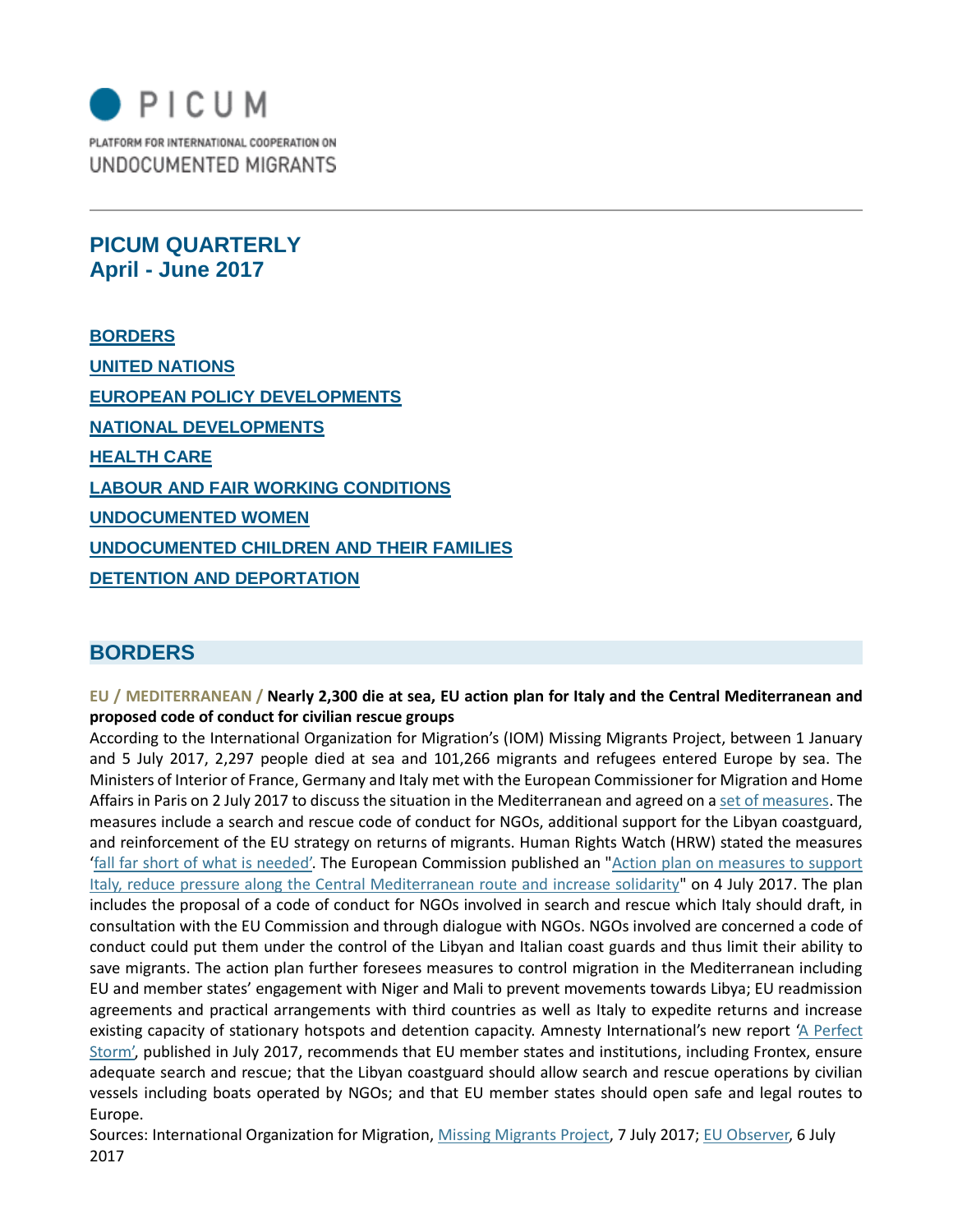#### **BALKAN ROUTE / REPORT / Mass abuse and push-backs of migrants along Western Balkan route**

Oxfam released a report entitled "A Dangerous Game" in cooperation with the Belgrade Centre for Human Rights (BCHR) and the Macedonian Young Lawyers Association (MYLA) in April 2017. Researchers interviewed 140 migrants and refugees who had been expelled either from Hungary to Serbia, or from Croatia to Serbia, from Serbia to either Bulgaria or Macedonia, from Bulgaria to Turkey or from Macedonia to Greece. Some were expelled more than once. A large majority came from Afghanistan, the others from Pakistan, Syria, Iraq, Iran, Egypt and Lebanon. All 140 migrants reported abuses and breaches of law by police officers, border control or other state security agents while travelling along the Western Balkan route, including against children. In Hungary, police officers made migrants and refugees sit in the snow naked while they poured cold water over them. In Bulgaria migrants were robbed of belongings by police officers before being sent back across the border. Bulgarian authorities administered electric shocks. The report calls on the governments of Serbia, Macedonia, Croatia, Hungary and Bulgaria to immediately stop violating rights of people seeking protection. Furthermore, that the European Union ensure compliance with international law and human rights standards throughout the EU. Read the full report [here.](https://www.oxfam.de/system/files/balkan-bericht_a_dangerous_game_0.pdf)

Sources: [OXFAM,](https://www.oxfam.de/ueber-uns/aktuelles/2017-04-06-balkan-route-migranten-berichten-brutalen-misshandlungen) 6 April 2017; [epo,](http://www.epo.de/index.php?option=com_content&view=article&id=13678:ngo-studie-migranten-berichten-von-misshandlungen-an-europas-grenzen&catid=95&Itemid=100067) 6 April 2017; [EURACTIV,](https://www.euractiv.de/section/europakompakt/news/ngo-bericht-misshandlung-von-migranten-an-europas-grenzen-alltaeglich/) 6 April 2017

# **UNITED NATIONS**

### **UN / Detention, abuse and harassment can exacerbate effects of torture for victims who migrate**

Victims of torture who migrate face particular vulnerabilities and require special responses. The United Nations Voluntary Fund for Victims of Torture revealed that two-thirds of the 50,000 victims it assists are migrants or refugees. UN experts state that the effects of torture are exacerbated by migrants' and refugees' experiences of detention, xenophobia, or harassment. A UN event on torture and migration on 28 April 2017 discussed how to meet the needs of torture victims in the context of migration.

Source: Office of the United Nations High Commissioner for Human Rights (OHCHR), [Press Release,](http://www.ohchr.org/EN/NewsEvents/Pages/DisplayNews.aspx?NewsID=21533&LangID=E) 26 April 2017

### **UN / UN experts urge states to make migrants and refugees with disabilities a priority in the global compact on migration**

The Committee on Migrant Workers (CMW) and the Committee on the Rights of Persons with Disabilities (CRPD) issued a joint statement on 12 April 2017 which calls on states to consider migrants with disabilities in the development of the Global Compact for Safe, Orderly and Regular Migration. The Committees expressed concern that many countries lack processes to identify migrants with disabilities, and thus fail to provide them with adequate prevention and services. The statement urges states, in developing the Global Compact, to include persons with disability and organisations in the design, implementation and monitoring of the new framework. The statement is available [here.](http://www.ohchr.org/EN/NewsEvents/Pages/DisplayNews.aspx?NewsID=21495&LangID=E)

## **EUROPEAN POLICY DEVELOPMENTS**

### **EU / Child rights organisations welcome new EU Commission policy to protect migrant and refugee children**

The European Commission published a communication on the protection of children in migration on 12 April 2017. The guidelines, which provide concrete actions to protect all migrant and refugee children in Europe, have been broadly welcomed by child rights organisations. The communication provides a series of actions to the protection gaps and needs that children face at all stages of migration processes, ranging from their identification, reception, implementation of procedural safeguards, as well as establishment of durable solutions. Actions focusing on undocumented children include ensuring access to inclusive, formal education, including early childhood education and care, and ensuring timely access to health care, including preventative care as well as to other essential public services. The communication also underlines safeguards which must be applied to all children present on the territory of the European Union. The communication states that children can be detained as a last resort but emphasises that this must be exclusively in exceptional circumstances and the need to make a range of alternatives to the administrative detention of children available and accessible. The communication is available [here](https://ec.europa.eu/home-affairs/sites/homeaffairs/files/what-we-do/policies/european-agenda-migration/20170412_communication_on_the_protection_of_children_in_migration_en.pdf). A joint statement of several children's and migrants' rights organisations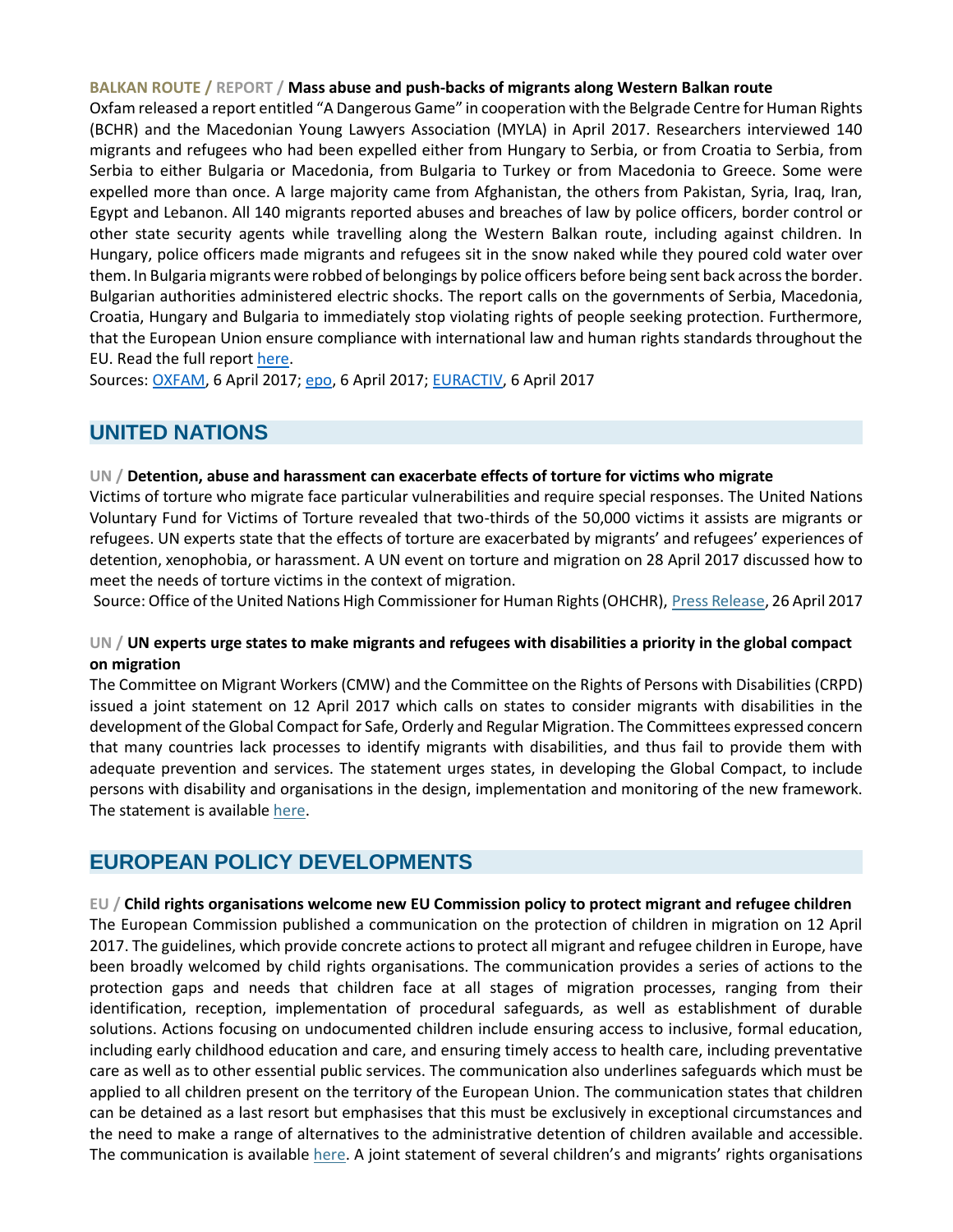is available [here.](http://picum.org/en/news/picum-news/52330/) A Commission Staff Working Document: Implementing the Action Plan on Unaccompanied Minors (2010-2014) was published alongside the communication and is available [here.](https://ec.europa.eu/home-affairs/sites/homeaffairs/files/what-we-do/policies/european-agenda-migration/20170412_communication_on_the_protection_of_children_in_migration_annex_en.pdf)

### **EUROPEAN COUNCIL / Conclusions focus on increased migration control**

On 23 June 2017 the European Council released conclusions on migration, focusing on border control to stop irregular flows of migrants, the implementation of the EU-Turkey Deal, and the reform of the Common European Asylum System (CEAS). The EU will seek enhanced cooperation with countries of origin and transit, in particular with Libya, to control borders. It will also increase efforts towards its return and readmission policy through agreements and other forms of practical arrangements with third countries. The EU will also work on an EU list of safe third countries in order to enhance cooperation with third countries. Measures such as the EU-Turkey deal as well as agreements with third countries have been widely [criticised](https://www.amnesty.org/en/latest/news/2017/03/eu-turkey-deal-a-shameful-stain-on-the-collective-conscience-of-europe/) by human rights groups. The full Council conclusions are availabl[e here.](http://www.consilium.europa.eu/en/meetings/european-council/2017/06/22-23-euco-conclusions_pdf/)

## **NATIONAL DEVELOPMENTS**

### **FRANCE / Violations of fundamental rights of migrants in Calais**

The French ombudsperson (Défenseur des droits) stated on 14 June that there were "fundamental rights violations of an exceptional and unprecedented severity" towards migrants in Calais, and urged the state to intervene and provide essential services to migrants. After the dismantlement of the migrant camp in October 2016, there are no shelters available, which impacts in particular on women and children. Migrants sleep rough and are pursued by the police. NGOs are prevented from providing essential services such as access to sanitation, water or food.

Sources: [La Croix,](http://www.la-croix.com/France/Immigration/A-Calais-migrants-associations-demandent-justice-dintervenir-2017-06-15-1200855198) 16 June 2017; [La Croix,](http://www.la-croix.com/France/Immigration/Le-Defenseur-droits-denonce-situation-Calais-2017-06-14-1200855013) 14 June 2017

#### **GERMANY / NGOs call for a more open Europe and regular pathways for migration**

A group of German civil society organisations called on the German government in a joint position paper, released in June 2017, to provide regular pathways for migration and to counter xenophobia. The paper demands more human rights-based migration policies, the sharing of a positive, developmental understanding of migration, the creation of regular pathways for migration, the improved protection of undocumented migrants, the ratification of existing conventions concerning protection of migrants and to not link development aid funding to migration control. The position paper is available [here.](http://venro.org/uploads/tx_igpublikationen/GFMD_Positionspapier2017_Web-final-V03.pdf) Similarly, a group of organisations called for a more open Europe for refugees and migrants and improved access to asylum in a joint statement on 19 June which can be viewed [here.](https://www.proasyl.de/wp-content/uploads/2015/12/2017-06-19-Gemeinsame-Erklärung-Für-ein-offenes-Europa-ohne-Obergrenzen-für-Flüchtlinge.pdf)

Sources: [epo,](http://www.epo.de/index.php?option=com_content&view=article&id=13840:ngo-positionspapier-mehr-regulaere-migrationswege-schaffen-fremdenfeindlichkeit-entgegentreten&catid=95&Itemid=100067) 6 June 2017; [ProAsyl,](https://www.proasyl.de/news/weltfluechtlingstag-organisationen-fordern-fluechtlingsschutz-und-menschenrechte-in-europa/) 20 June 2016; [EpochTimes,](http://www.epochtimes.de/politik/europa/pro-asyl-und-andere-ngos-fordern-alle-fluechtlinge-nach-europa-lassen-a2146357.html) 19 June 2017

#### **IRELAND / REPORT / New report in Irish Parliament recommends regularisation for undocumented migrants**

The Joint Committee on Justice and Equality in the Irish Parliament recently launched its 'Report on Immigration, Asylum and the Refugee Crisis'. The report includes a recommendation to introduce a regularisation scheme for undocumented migrants in Ireland. The proposal for the regularisation scheme would allow all undocumented migrants living in Ireland for at least four years to register for regularisation. A serious criminal bar would be imposed and a two-year probationary period would apply during which applicants would be allowed to work and travel. Undocumented migrants with children born in Ireland or those who have attended a minimum of three years of schooling would also be eligible to register for the scheme. To read the report, click [here.](http://www.oireachtas.ie/parliament/media/committees/justice/Report-on-Immigration,-Asylum-and-the-Refugee-Crisis.pdf) Source[: Migrant Rights Centre Ireland](http://www.mrci.ie/press-centre/undocumented-migrants-welcome-political-support-for-regularisation/) (MRCI), 29 June 2017

**SWEDEN / Fierce debate about refused asylum seekers staying irregularly, following Stockholm attack** Following the terrorist attack in Stockholm on 7 April 2017 which left five people dead, a debate has emerged about refused asylum seekers who irregularly stay in the country. A 39-year old Uzbek national was apprehended in relation to the attack. His application for protection had been rejected in June 2016 but he remained in the country. The Swedish Minster for Home Affairs, Anders Ygeman, stated that preparatory legislative work is already ongoing which would include, among other things, an increase in funding to agencies involved in deportations, as well as increased work place controls to check for undocumented workers. Currently, 55% of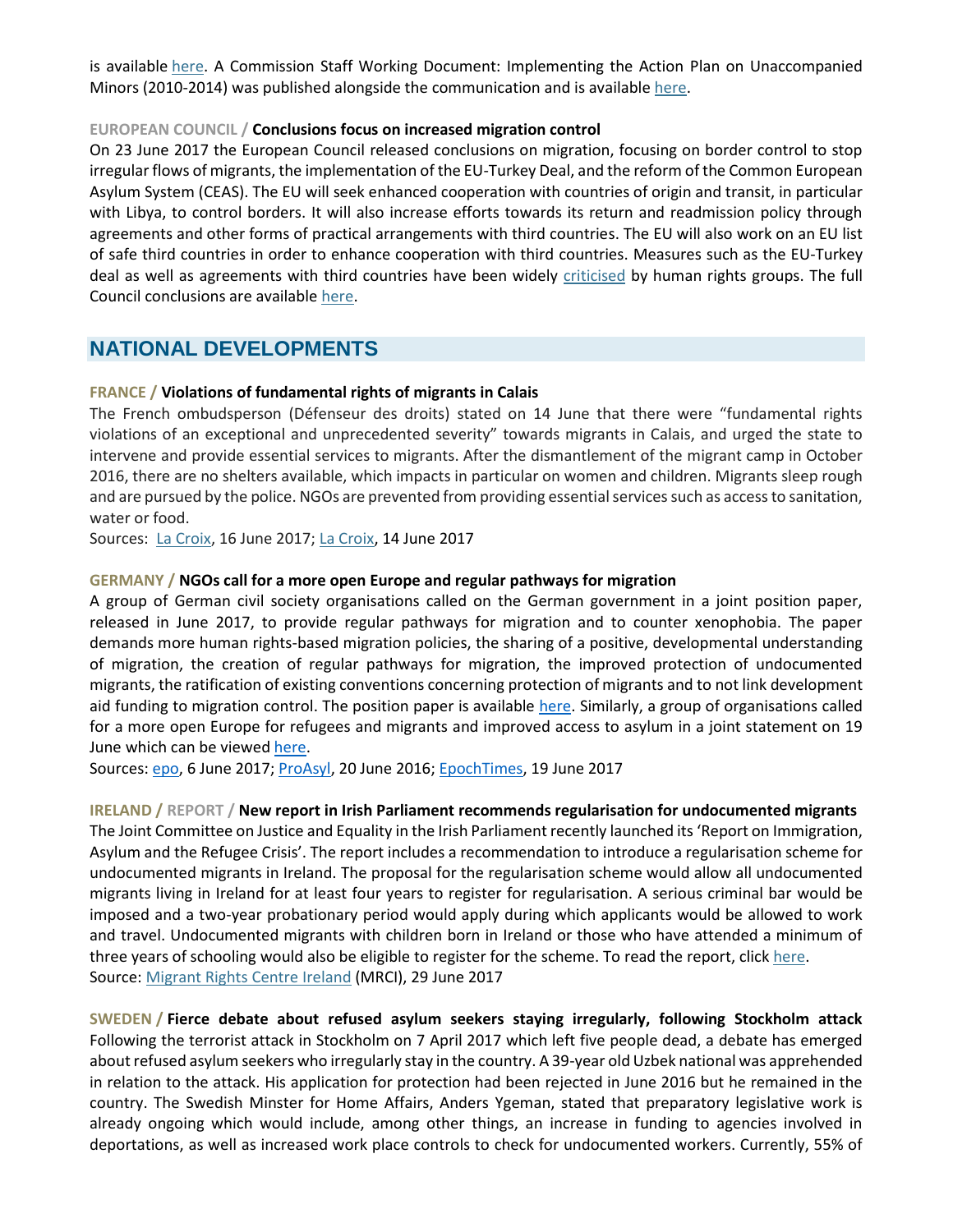refused asylum seekers leave the territory within the given time limit and it is estimated that 12,500 refused asylum applicants are still residing in Sweden.

Sources: [Aftonbladet,](http://www.aftonbladet.se/nyheter/a/rxmrK/forslag-sa-ska-polisen-hitta-fler-papperslosa) 27 April 2017; [Svenska Dagbladet,](https://www.svd.se/39-aringen-skulle-utvisas-hanteringen-behover-granskas) 27 April 2017; [GB,](http://www.gp.se/nyheter/debatt/afghanistan-allt-os%C3%A4krare-f%C3%B6r-dem-som-ska-utvisas-1.4228651) 10 April 2017; [DN,](http://www.dn.se/kultur-noje/kulturdebatt/agneta-pleijel-sveriges-deportationer-av-afghanska-ungdomar-ar-en-skakande-skandal/) 5 March 2017

# **HEALTH CARE**

### **ENGLAND / STUDY / NGO study reveals immense impact on health inequalities of charging migrant women for maternity care**

The organisation Maternity Action recently released a study entitled "The Impact on Health Inequalities of Charging Migrant Women for NHS Maternity Care". In England, women without indefinite leave to remain the country cannot be denied maternity care, but may be charged afterwards for the cost of that care. (See [Maternity Action information sheet\)](https://www.maternityaction.org.uk/advice-2/mums-dads-scenarios/3-women-from-abroad/entitlement-to-free-nhs-maternity-care-for-women-from-abroad/). The National Health Service (NHS) can contact the Home Office for information about a person's nationality and immigration status to determine if a person can be charged for maternity care. The Maternity Action study is based on assessments of 32 professionals providing information on how charging for maternity care affects vulnerable migrant women in England, with a focus on undocumented women. The study also includes information provided by 19 interviewed migrant women who were charged for maternity care. The study shows that chargeable women generally have no access to social benefits. These women were particularly likely to be dependent on their partners and to have faced domestic violence and sexual or other exploitation. The results of the study also reveal a high number of cases where migrant women had current or previously medically complex pregnancies. Moreover, the results suggest that the risk of being charged for treatment or reported are significant obstacles for undocumented women to obtain necessary maternal care, with an increased risk of pre-term births and other adverse pregnancy outcomes. To read the full report, click [here.](https://www.maternityaction.org.uk/wp-content/uploads/ChargingReportMarch2017FINALcompressed.pdf)

Source[: Maternity Action,](https://www.maternityaction.org.uk/wp-content/uploads/ChargingReportMarch2017FINALcompressed.pdf) March 2017

## **LABOUR AND FAIR WORKING CONDITIONS**

### **BELGIUM / Belgian court condemns Emirati princesses for modern slavery**

A tribunal in Brussels sentenced eight persons to suspended 15-month prison sentences and a €165,000 fine for trafficking in human beings and degrading treatment, indicating that this was a case of modern slavery. The case concerned 23 women employed by a company based in the United Arab Emirates (UAE) and working for princesses from the UAE during their stay at the Conrad Hotel in Brussels. The investigation revealed that they did not have residence or work permits, were working for little or no remuneration, day and night, sleeping together in one room or on mattresses in front of the princesses' rooms, and were not allowed to leave the hotel. The tribunal awarded the 23 women financial compensation for their emotional pain and suffering, but no material damages for their lost salaries.

Sources: [Le Soir,](http://www.lesoir.be/101113/article/2017-06-23/esclavagisme-les-princesses-du-conrad-condamnees-165000-euros-damende) 23 June 2017; [RTBF,](https://www.rtbf.be/info/societe/detail_les-princesses-du-conrad-condamnees-a-15-mois-de-prison-avec-sursis?id=9642008) 23 June 2017

### **UK / Modern Slavery Registry keeps record of companies' statements**

The organisation Business and Human Rights Resource Centre has set up a Modern Slavery Registry to keep track of companies' statements under the UK Modern Slavery Act. The Modern Slavery Act requires companies doing business in the UK with a total annual turnover of £36m to make a statement each year on the steps taken to identify and eradicate slavery and human trafficking in their business and supply chain. The Registry currently contains more than 2,000 publicly available statements. It can be searched by company, sector, country, and it is possible to download the data. Statements can also be submitted to [carrier \(at\) business-humanrights.org.](mailto:carrier@business-humanrights.org) Access the Modern Slavery Registry [here.](http://www.modernslaveryregistry.org/)

Source[: Business & Human Rights Resource Centre,](https://business-humanrights.org/en/uk-modern-slavery-act-registry) 2017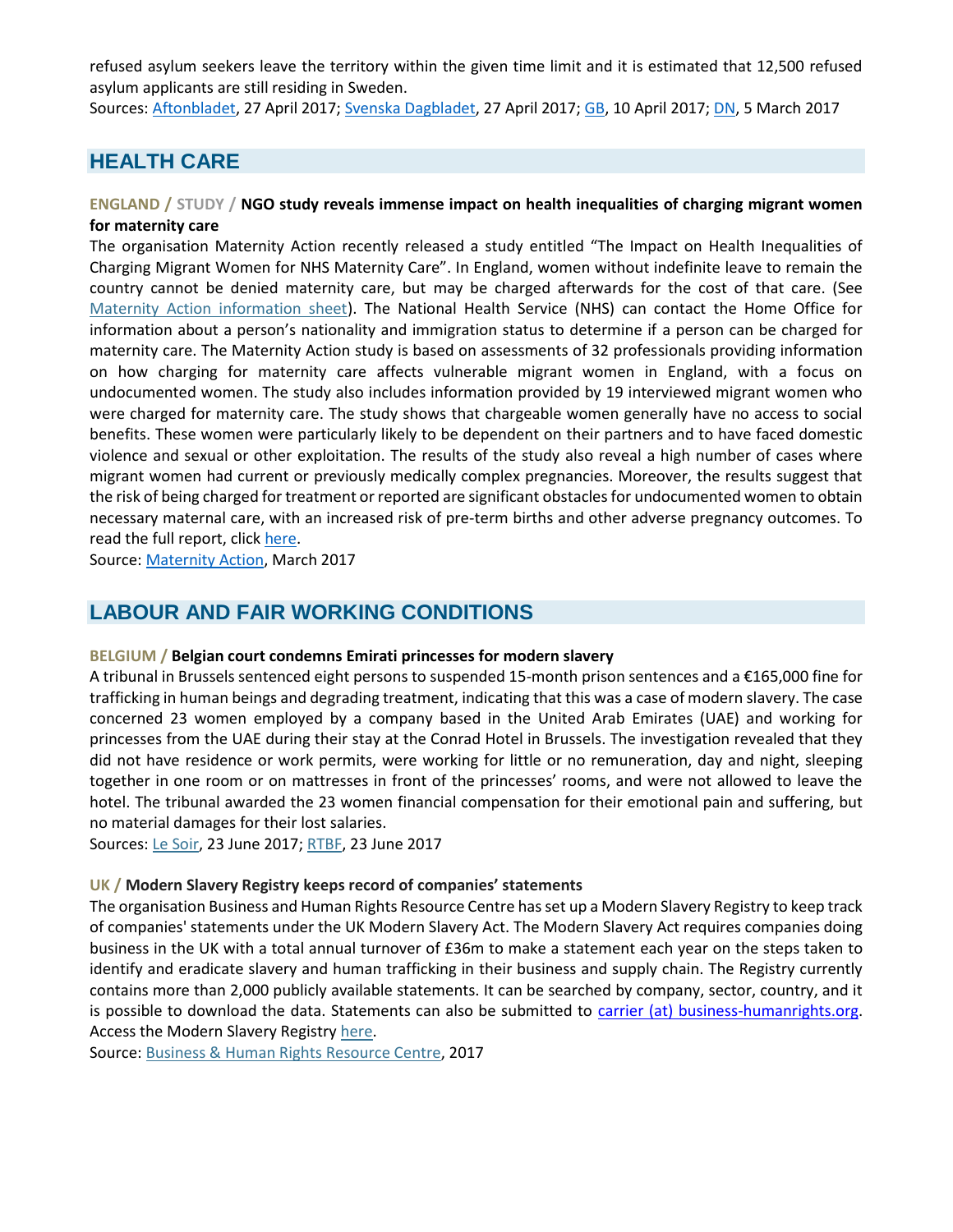## **UNDOCUMENTED WOMEN**

#### **EU / EU signs Istanbul Convention**

The EU signed the Council of Europe Convention on preventing and combating violence against women and domestic violence on 13 June, also referred to as the 'Istanbul Convention', the place of its adoption. The Convention is the most comprehensive international legal framework to combat violence against women and girls and domestic violence. While the Istanbul Convention has been [signed by all EU member states,](https://www.coe.int/en/web/conventions/full-list/-/conventions/treaty/210/signatures) 14 have yet to ratify it. The EU's accession to the convention is, however, [narrowly limited](http://www.europarl.europa.eu/sides/getDoc.do?type=WQ&reference=E-2017-004362&format=XML&language=EN) to the areas of judicial cooperation in criminal matters and asylum and non-refoulement. Nonetheless, signature by the EU is believed to send a strong signal for the importance of women's and girls' rights.

Sources: [Independent,](http://www.independent.com.mt/articles/2017-06-14/local-news/EU-signs-the-Istanbul-Convention-following-agreement-reached-by-the-Maltese-Presidency-6736175469) 14 June 2017, [Council of Europe,](http://www.coe.int/en/web/portal/-/eu-signs-council-of-europe-convention-to-stop-violence-against-women) 13 June 2017[; Council of Europe,](https://search.coe.int/directorate_of_communications/Pages/result_details.aspx?ObjectId=0900001680724be9) 13 June 2017

# **UNDOCUMENTED CHILDREN AND THEIR FAMILIES**

### **COUNCIL OF EUROPE / Action Plan on children in migration**

The Council of Europe has published [a Council of Europe Action Plan on Protecting Refugee and Migrant Children](https://edoc.coe.int/en/index.php?controller=get-file&freeid=7362)  [in Europe \(2017-2019\).](https://edoc.coe.int/en/index.php?controller=get-file&freeid=7362) The Action Plan is based on a clear principle: in the context of migration, children should be treated first and foremost as children. It concerns all children in migration who arrive or have arrived in the territory of any Council of Europe member state. The concrete activities proposed thereunder are based on Council of Europe laws and standards that guarantee rights to all migrant children without discrimination based on their nationality or migration status. The Action Plan has three main pillars: 1) ensuring access to rights and child-friendly procedures; 2) providing effective protection; and 3) enhancing the integration of children who would remain in Europe. Some of the actions particularly relevant for undocumented children include those related to child-friendly procedures, alternatives to detention, education, transition to adulthood, age assessment and statelessness.

### **REPORT / Call for action to protect children**

UNICEF also published a report ['A Child is a Child: Protecting children on the move from violence, abuse and](https://www.unicef.org/publications/files/UNICEF_A_child_is_a_child_May_2017_EN.pdf)  [exploitation](https://www.unicef.org/publications/files/UNICEF_A_child_is_a_child_May_2017_EN.pdf)'. The report calls for urgent action, finding that alarming numbers of children are moving alone; without safe and regular pathways. Children often fall through the cracks in migration policy and harsh border enforcement policies leave children in limbo and exacerbate their risk of exploitation. UNICEF's six-point plan to keep refugee and migrant children safe is (1) protect children from exploitation and violence, (2) end detention by creating practical alternatives, (3) keep families together and give children residence status, (4) help children to stay in school and healthy, (5) press for action on the causes that uproot children (6) combat xenophobia and discrimination. The full report is available [here.](https://www.unicef.org/publications/files/UNICEF_A_child_is_a_child_May_2017_EN.pdf)

### **UK / Parents told not to share children's nationality and birthplace in school census**

The National Union of Teachers (NUT) suspects that information about children's nationality and country of birth collected for the National Pupil Database could be used to enforce immigration law, and asks parents not to reveal these details. There are fears that this information could be passed on from the Department for Education to police and the Home Office, in charge of immigration law enforcement. The Department for Education, however, assured that nationality and country of birth information is solely for use by the Department for Education and would not be shared. Parents are not legally required to provide this information but schools are required to ask for it.

Source: [The Guardian,](https://www.theguardian.com/education/2017/apr/17/nut-to-tell-parents-not-to-give-details-of-childrens-nationality-and-birthplace) 17 April 2017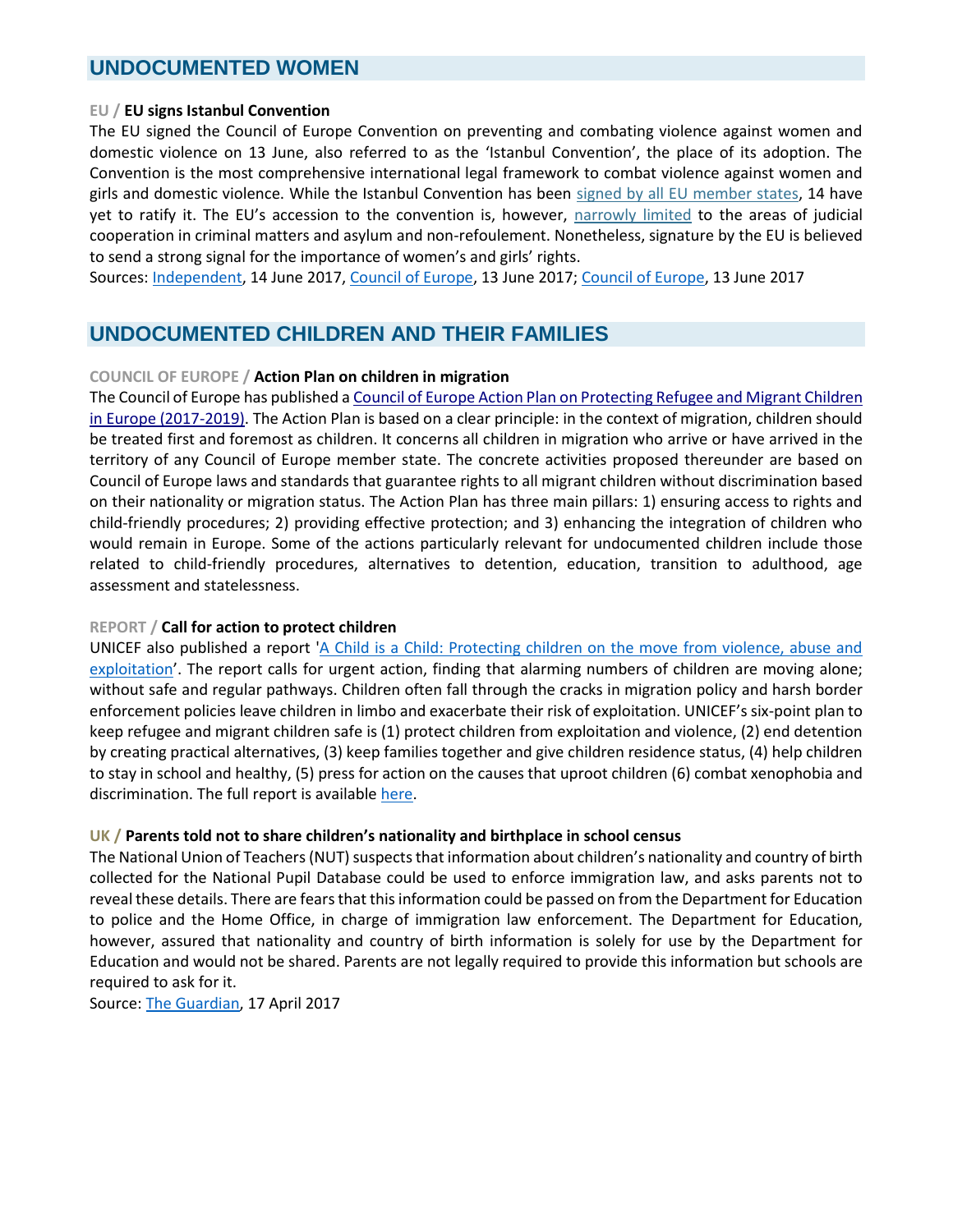## **DETENTION AND DEPORTATION**

### **FRANCE / REPORT / New data on immigration detention in France and petition to end migrant children detention**

A group of five French NGOs published their annual report on immigration detention in France for 2016. They denounce a massive and abusive use of detention, including for children, abusive practices of deportations including discrimination against some nationalities, and the lack of alternatives to camps or detention for people seeking protection. In 2016, close to 50,000 people were detained in France, including 4,285 children in the department of Mayotte. Read the full report [here.](http://www.lacimade.org/publication/rapport-2016-sur-les-centres-et-locaux-de-retention-administrative/) Meanwhile, a group of French organisations has launched a petition calling for a commitment from the new French president, Emmanuel Macron, to end migrant children's detention. In 2016, 182 children were detained in administrative detention centres in mainland France, and 4,285 children were detained in Mayotte. The petition is available [here.](http://agir.lacimade.org/retention)

#### **FYROM / Immigration detention in the Former Yugoslav Republic of Macedonia**

The Global Detention project (GDP) has released an immigration detention profile for the Former Yugoslav Republic of Macedonia (FYROM) in June 2017. FYROM is considered a key transit country for migrants through which the Western Balkan Route crosses. In 2015, the government introduced a state of emergency which was extended in 2016, the same year the Balkan route was closed and about 1,200 migrants and asylum seekers were stranded in Macedonia. According to the paper, the Gazi Baba specialised detention facility held five times as many people as its presumed capacity. The number dropped to less than 400 in 2016, following the introduction of a "humanitarian corridor" in August 2015. According to the country's law, a person can be detained for up to 24 hours to enable border control procedures and if there are reasons which prevent an individual's deportation, a person can be detained up to 12 months. There are no legal provisions prohibiting the detention of children. To download the immigration detention profile, click [here.](https://www.globaldetentionproject.org/immigration-detention-in-macedonia)

### **GERMANY / NETHERLANDS / Organisations call for immediate stop of deportation of vulnerable people to**

#### **Afghanistan**

A group of Dutch NGOs joined forces to release a statement calling for an end to deportation of vulnerable people to Afghanistan. The statement highlights the unstable security situation in Afghanistan and the sharp increase in the number of children amongst the casualties. The NGOs express their concern regarding the October 2016 deal between the European Union and the Afghan government, "Joint Way Forward", which foresees increased deportations of Afghan nationals. According to German media reports, less than half of asylum seekers from Afghanistan are now granted asylum in Germany. In 2015, 77.6 % of the applications for asylum were granted, in 2016, it was only 60.5%. German organisations such as Pro Asyl have called to end collective deportation flights to Afghanistan.

Sources: [Amnesty International,](https://www.amnesty.nl/actueel/kinder-en-mensenrechtenorganisaties-luiden-noodklok-stop-uitzettingen-van-kwetsbare-mensen-naar-afghanistan) 24 April 2017; [Tagesschau,](https://www.tagesschau.de/inland/asyl-abschiebungen-afghanistan-101.html) 24 April 2017; [Spiegel ONLINE,](http://www.spiegel.de/politik/deutschland/afghanische-fluechtlinge-nur-noch-jeder-zweite-erhaelt-asyl-in-deutschland-a-1144497.html) 24 April 2017; [Passauer Neue Presse,](http://www.pnp.de/nachrichten/politik/2484951_Nur-noch-jeder-zweite-afghanische-Fluechtling-erhaelt-Asyl.html) 24 April 2017

### **REPORT / Migrant children in detention at risk of torture**

The report ['Protecting Children against Torture in Detention: Global Solutions for a Global Problem'](http://www.oijj.org/en/docs/publications/protecting-children-against-torture-in-detention-global-solutions-for-a-global-pro) consists of a compilation of over 30 articles written by different experts on deprivation of liberty of children and the protection of children in detention from torture. The report was published by the Centre for Human Rights and Humanitarian Law Anti-Torture Initiative and the American University Washington College of Law and also addresses the situation of immigration detention of children. The publication notes that while states increasingly detain children for immigration control purposes, this is never in the best interest of the child and puts them at risk of torture, cruel, inhuman or degrading treatment. The publication urges states to stop using child detention and instead set up alternatives that respect the well-being of children. To read the publication, click [here.](http://antitorture.org/wp-content/uploads/2017/03/Protecting_Children_From_Torture_in_Detention.pdf)

### **REPORT / Protecting stateless people from arbitrary detention**

The European Network on Statelessness (ENS) released a new report, entitled 'Protecting Stateless Persons from Arbitrary Detention: An Agenda for Change', in 2017. The report is the final publication of a three-year project aimed at better understanding the extent and consequences of the detention of stateless persons in Europe, and creating tools and advocating for the protection of stateless persons from arbitrary detention through the